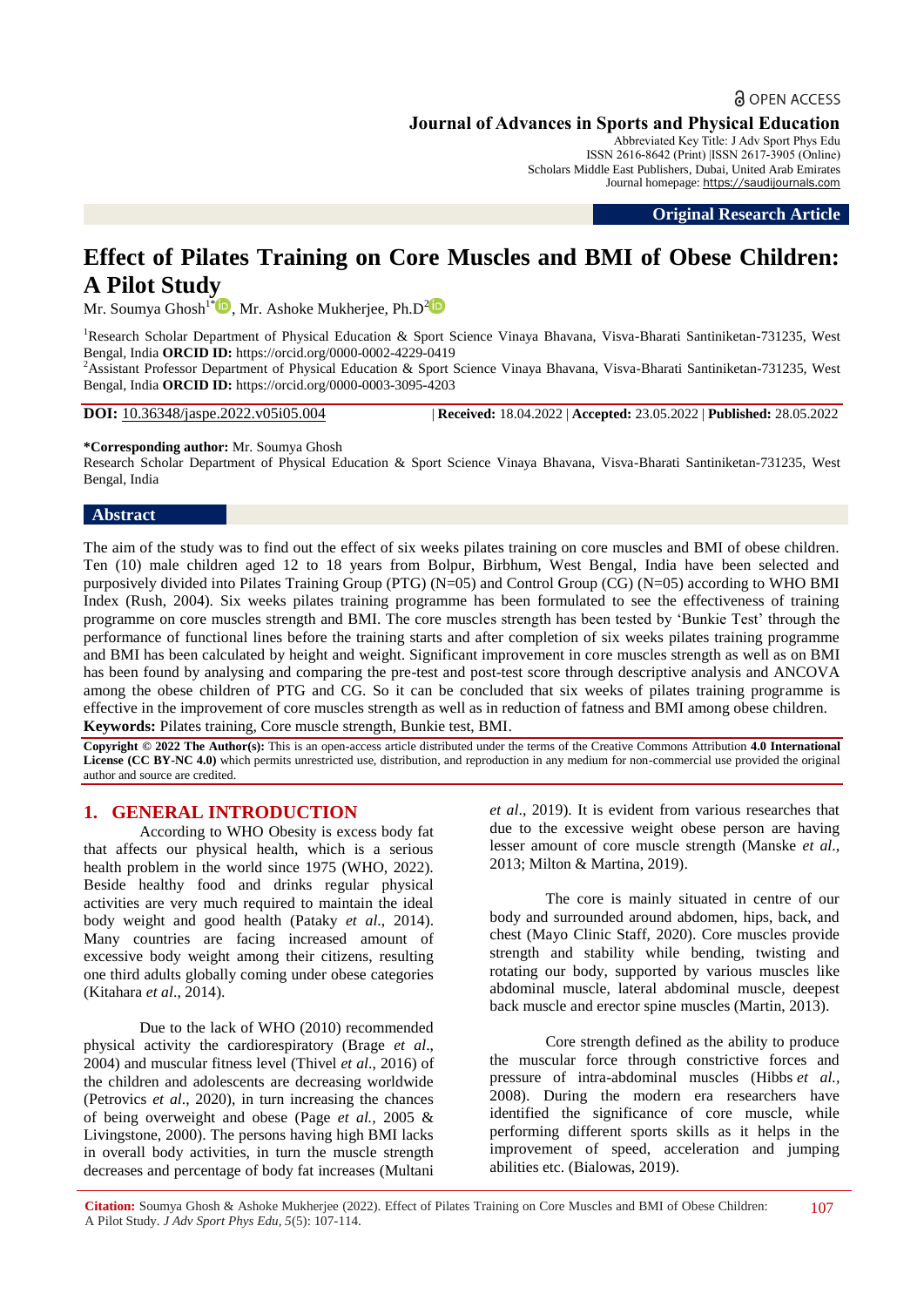Core muscle strengthening exercises helps to develop muscle imbalances, body posture, cardiovascular fitness, flexibility (Datta *et al*., 2014), muscle strength (Boyaci *et al*. 2018) as well as decrease muscle mass of overweight persons (Widanita *et al*., 2019).

There are many testing techniques to measure core muscle strength as well as functional performance line like prone plank, side plank, abdominal curl, trunk extension etc. (Butowicz *et al*., 2016). Bunkie test found to be such kind of testing tool which measures entire body's core muscle strength, ultimately assessing the performance of functional line (de Witt & Venter, 2009).

'Bunkie' comes from an Afrikaan word 'BANKIE', means little bench. The concept Bunkie grow when the author determined the test efficiency of a specific fascia line by supporting the body on the shoulders and feet (de Witt & Venter, 2009). *This tool test the performance of* Anterior power line, Lateral stabilizing line, Posterior power line, Posterior stabilizing line, Medial stabilizing line for both side of the body (Brumitt, 2015).

The Pilates method, developed by the legendary physical trainer Joseph Pilates, is a full body exercise system emphasize on correct body alignment, proper breathing pattern, development of a powerful core and improvement of coordination and balance (Houglum, 2016).

Pilates exercises has a positive effect on body composition (Aladro-Gonzalvo *et al*., 2012) as it reduces BMI, body fatness, body weight and also gain abdominal muscle strength (Tyagi & Kumar, 2019) . Pilates is a low intensity exercises focused on core strengthening and posture correction (Albert, 2022). Furthermore Pilates exercises also reduces body weight, so can be helpful for overweight or obese people (Vancini *et al*., 2017). Beside this Pilates training also develops the activity of core muscle with minimal efforts, so it can be recommended for the obese people to get ideal body weight as well as body composition (Cavina *et al*., 2020).

So it is clear from various researches and investigation that various exercises programmes helps in the improvement of core muscle strength and performance of functional line by reducing body fat. By this understanding the present researcher intended to find out the effect of Pilates training programme on core muscle strength and BMI of obese children.

## **1.1. AIM AND OBJECTIVES**

The aim of the study was to find out the effect of six weeks pilates training on core muscle strength and BMI of obese children.

## **2. MATERIALS AND METHODS**

#### **2.1. Participants**

For the purpose of the study 10 obese children from Bolpur, Birbhum, West Bengal, India aged 11 to 18 years has been selected (see table 1 & 2; Figure 1) according to WHO (Rush, 2004) BMI criteria. They have been randomly divided into two equal groups namely Pilates Training Group (PTG, N-05) and Control Group (CG, N-05).

| Table-1: Inclusion and exclusion criteria of the participants                 |  |  |  |  |  |
|-------------------------------------------------------------------------------|--|--|--|--|--|
| <b>Inclusion Criteria</b>                                                     |  |  |  |  |  |
| Children from Bolpur, Birbhum, West Bengal, India.                            |  |  |  |  |  |
| Children Age 12 to 18 years male.                                             |  |  |  |  |  |
| Children who are eligible as per as BMI score comes $\geq$ 28 (WHO norms).    |  |  |  |  |  |
| <b>Exclusion Criteria</b>                                                     |  |  |  |  |  |
| Children not from Bolpur, Birbhum, West Bengal, India.                        |  |  |  |  |  |
| Children aging $\leq 12$ years or $\geq 18$ years.                            |  |  |  |  |  |
| Children who are not eligible as per as BMI score comes $\leq$ 28 (WHO norms) |  |  |  |  |  |

| Table 2: Division stamming and control oroup |                |                       |                      |  |  |  |  |  |
|----------------------------------------------|----------------|-----------------------|----------------------|--|--|--|--|--|
| Criteria                                     | <b>Subject</b> | <b>Training Group</b> | <b>Control Group</b> |  |  |  |  |  |
|                                              |                | 31.48                 | 30.02                |  |  |  |  |  |
| <b>BMI</b>                                   |                | 36.02                 | 28.26                |  |  |  |  |  |
|                                              |                | 33.52                 | 28.16                |  |  |  |  |  |
|                                              |                | 34.62                 | 28.13                |  |  |  |  |  |
|                                              |                | 35.10                 | 28.04                |  |  |  |  |  |

## **Table-2: BMI of Training and Control Group**

#### **2.2. Criterion Measures**

By glancing the available literatures following variables are selected as the criterion measures for testing (see table 3) the effect of Pilates training on core muscles of obese children.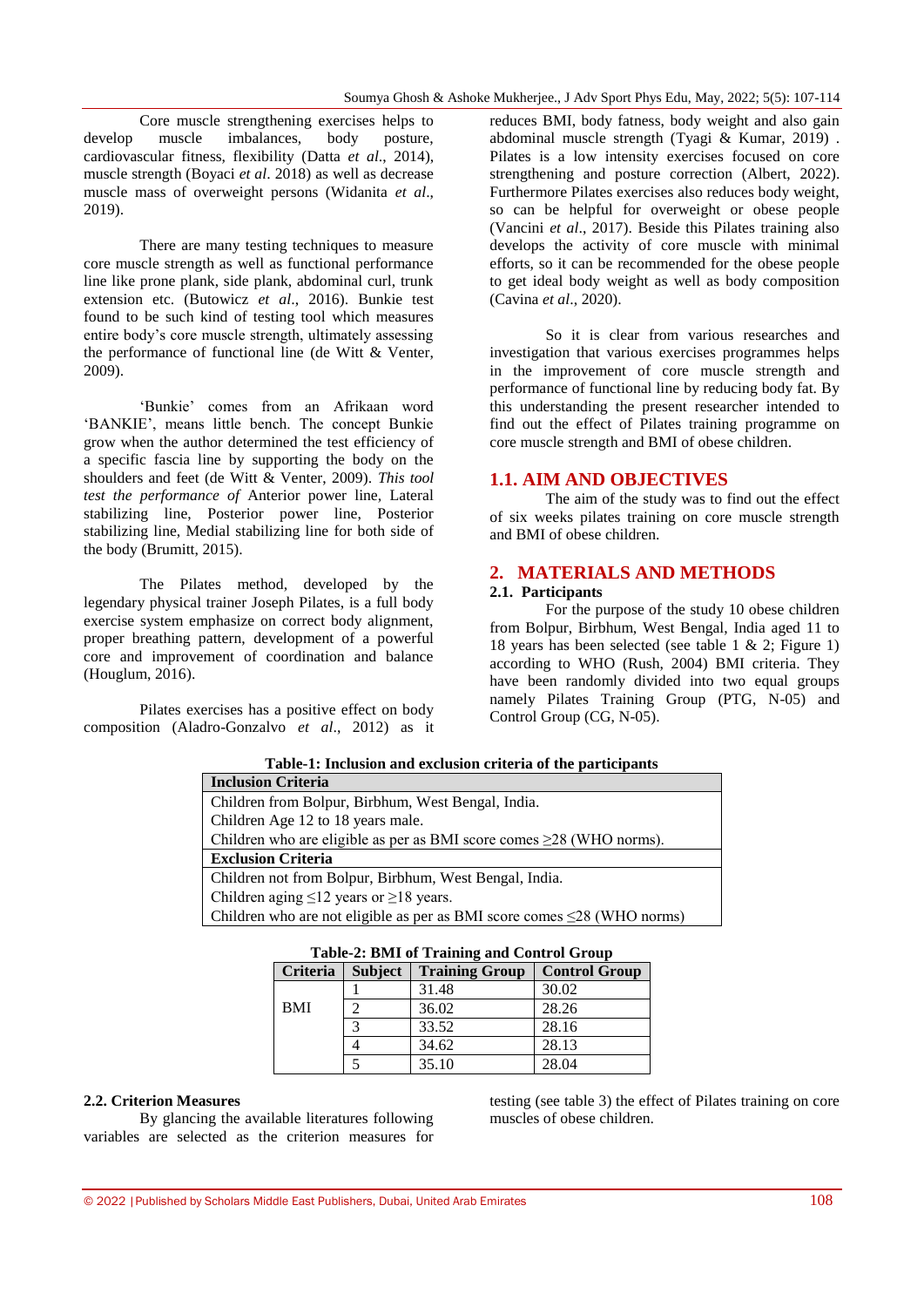Soumya Ghosh & Ashoke Mukherjee., J Adv Sport Phys Edu, May, 2022; 5(5): 107-114

| <b>Table-3: Criterion Measures</b> |                                           |                |  |  |  |  |
|------------------------------------|-------------------------------------------|----------------|--|--|--|--|
| Tool                               | <b>Variables</b>                          | <b>Scoring</b> |  |  |  |  |
|                                    | Right Anterior power line [APL (R)]       |                |  |  |  |  |
|                                    | Left Anterior power line [APL (L)]        |                |  |  |  |  |
|                                    | Right Lateral stabilizing line [LSL (R)]  |                |  |  |  |  |
|                                    | Left Lateral stabilizing line [LSL (L)]   | Second         |  |  |  |  |
| <b>Bunkie Test</b>                 | Right Posterior power line [PPL (R)]      |                |  |  |  |  |
|                                    | Left Posterior power line [PPL (L)        |                |  |  |  |  |
|                                    | Right Posterior stabilizing line [PSL (R) |                |  |  |  |  |
|                                    | Left Posterior stabilizing line [PSL (L)] |                |  |  |  |  |
|                                    | Right Medial stabilizing line [MSL (R)]   |                |  |  |  |  |
|                                    | Left Medial stabilizing line [MSL (L)]    |                |  |  |  |  |
| Body Mass Index (BMI)              | Height                                    | Meter          |  |  |  |  |
|                                    | Weight                                    | Кg             |  |  |  |  |



**Fig-1: Flow chart of Inclusion and Exclusion Criteria of the participants**

#### **2.3. Design of the Study**

The researchers have randomly selected the children by seeing their fatness. Then by measuring the height and weight the BMI has been calculated. On the basis of BMI score those children have been selected purposively who's BMI score comes ≥28 (WHO criteria). 10 children were divided into two equal groups consisting of 05 each namely Pilates Training

Group (N - 05), and Control Group (N-05) (see table 2). The selected children have been oriented about the testing procedure of Bunkie test as well as the Pilates exercise for a week before the pre-test. The training was administered to the Pilates Training Group for three days of forty minutes per season in a week for 06 weeks. The pre-test measurement was taken on the selected variables at the base line i.e. before the training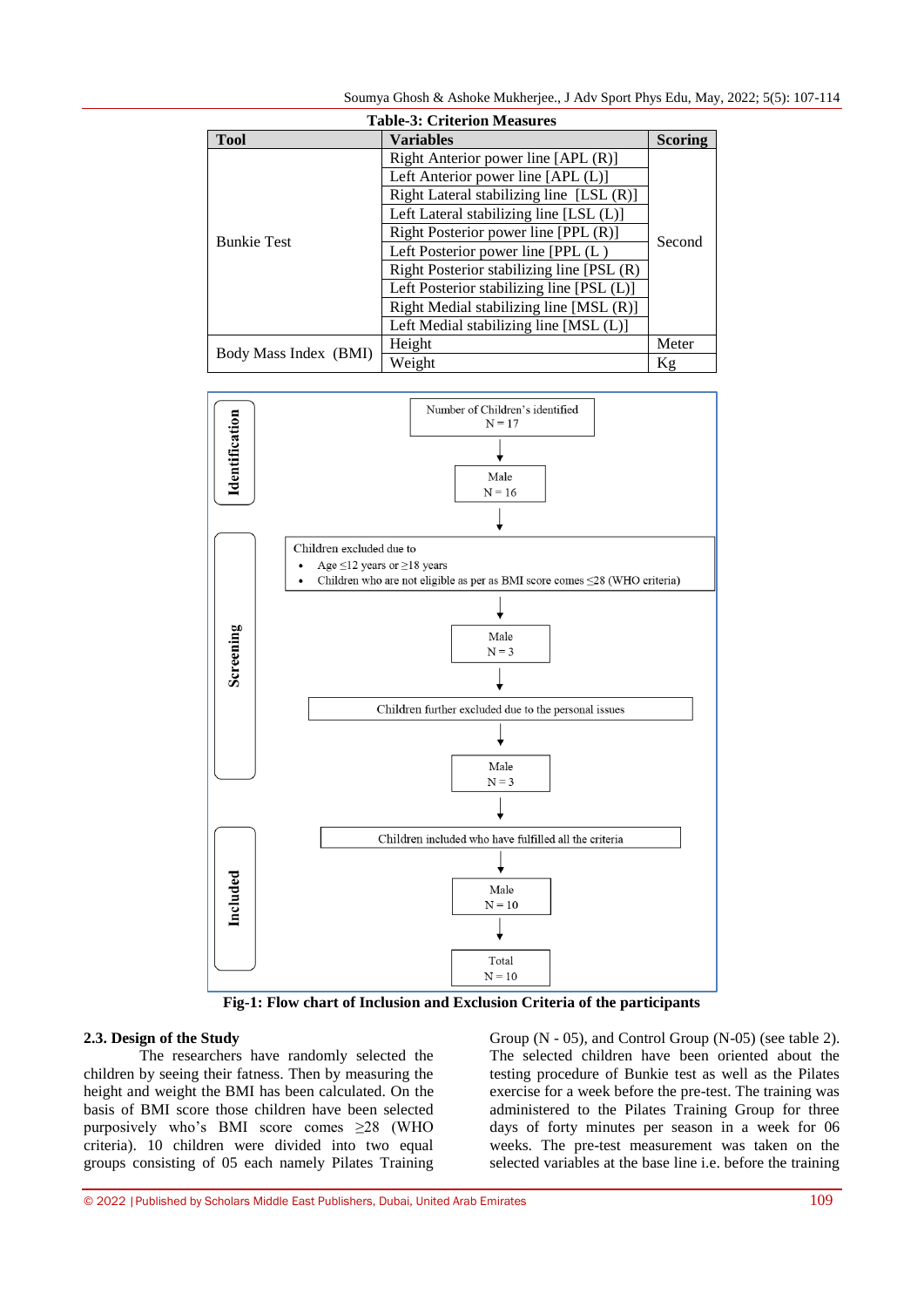starts and the post-test measurement was taken at the end of 06 weeks for both the groups. For detailed training schedule see table 4.

For the selection of Pilates exercises the researchers have gone through many journals, articles, research papers and also seen many videos from YouTube and then finalized and framed the Pilates training programme for obese children (see table 4).

|         | <b>Exercise Name</b>                            | <b>Repetition</b> |      | <b>Recovery</b>  | <b>Set</b> |
|---------|-------------------------------------------------|-------------------|------|------------------|------------|
| Day     |                                                 | <b>Right</b>      | Left | <b>Each side</b> |            |
|         | 1) Leg Circle (Abbate & Shiffer, 2021)          | 20                | 20   | 30               |            |
|         | 2) Plank Leg Lift (Winderl, 2022)               | 20                | 20   | 30               |            |
| $DAY-1$ | 3) Pelvic Curl (Kelly, 2019)                    | 20                | 20   | 30               | 3          |
|         | 4) Slow Motion Mountain Climber (Winderl, 2022) | 20                | 20   | 30               |            |
|         | 5) The Teaser (Winderl, 2022)                   | 20                |      | 30               |            |
|         | 1) Single Leg Stretch (Ambandos & Bay 2013)     |                   | 20   | 30               |            |
|         | 2) Plank Rock (Winderl, 2022)                   |                   |      | 30               |            |
| $Day-2$ | 3) Toe Taps (Winderl, 2022)                     |                   | 20   | 30               | 3          |
|         | 4) Hip Dip (Winderl, 2022)                      |                   | 20   | 30               |            |
|         | 5) Rolling like a Ball (Abbate & Shiffer, 2021) |                   |      | 30               |            |
|         | 1) Double Leg Stretch (Winderl, 2022)           | 20                | 20   | 30               |            |
| $Day-3$ | 2) Hip Dip (Winderl, 2022)                      |                   | 20   | 30               |            |
|         | 3) Pendulam (Winderl, 2022)                     |                   | 20   | 30               | 3          |
|         | 4) Tick Tock (Ambandos & Bay 2013)              |                   | 20   | 30               |            |
|         | 5) Pelvic Curl (Kelly, 2019)                    | 20                | 20   | 30               |            |

|  | <b>Table-4: Pilates Training Programme</b> |
|--|--------------------------------------------|
|  |                                            |

#### **2.4. Statistical Tools Used**

Descriptive statistics in the form of mean and standard deviation has been applied to get the basic idea about pre-test and post-test performance score. To find out the effectiveness of Pilates training on core muscles strength and BMI of obese children Analysis of covariance (ANCOVA) has been applied. Level of significant has been kept at 0.05 level of confidence. Graphical representation has been given to show the

difference between the pre-test and post-test performance.

#### **3. RESULT**

The present research has been conducted to find out the effectiveness of six weeks Pilates training on core muscles strength and BMI of obese children. The pre-test and post-test data has been interpreted through descriptive analysis and ANCOVA.

| Table-9. Describuve Allarysis of Divit |                               |           |                  |           |                      |      |                  |           |  |
|----------------------------------------|-------------------------------|-----------|------------------|-----------|----------------------|------|------------------|-----------|--|
| <b>Variable</b>                        | <b>Pilates Training Group</b> |           |                  |           | <b>Control Group</b> |      |                  |           |  |
|                                        | <b>Pre-Test</b>               |           | <b>Post-Test</b> |           | <b>Pre-Test</b>      |      | <b>Post-Test</b> |           |  |
|                                        | Mean                          | <b>SD</b> | <b>Mean</b>      | <b>SD</b> | <b>Mean</b>          | SD   | Mean             | <b>SD</b> |  |
| <b>BMI</b>                             | 34.14                         | .74       | 31.59            | 1.72      | 28.58                | 0.84 | 28.4             | 0.58      |  |

**Table-5: Descriptive Analysis of BMI**



**Fig-2: Descriptive Analysis of BMI**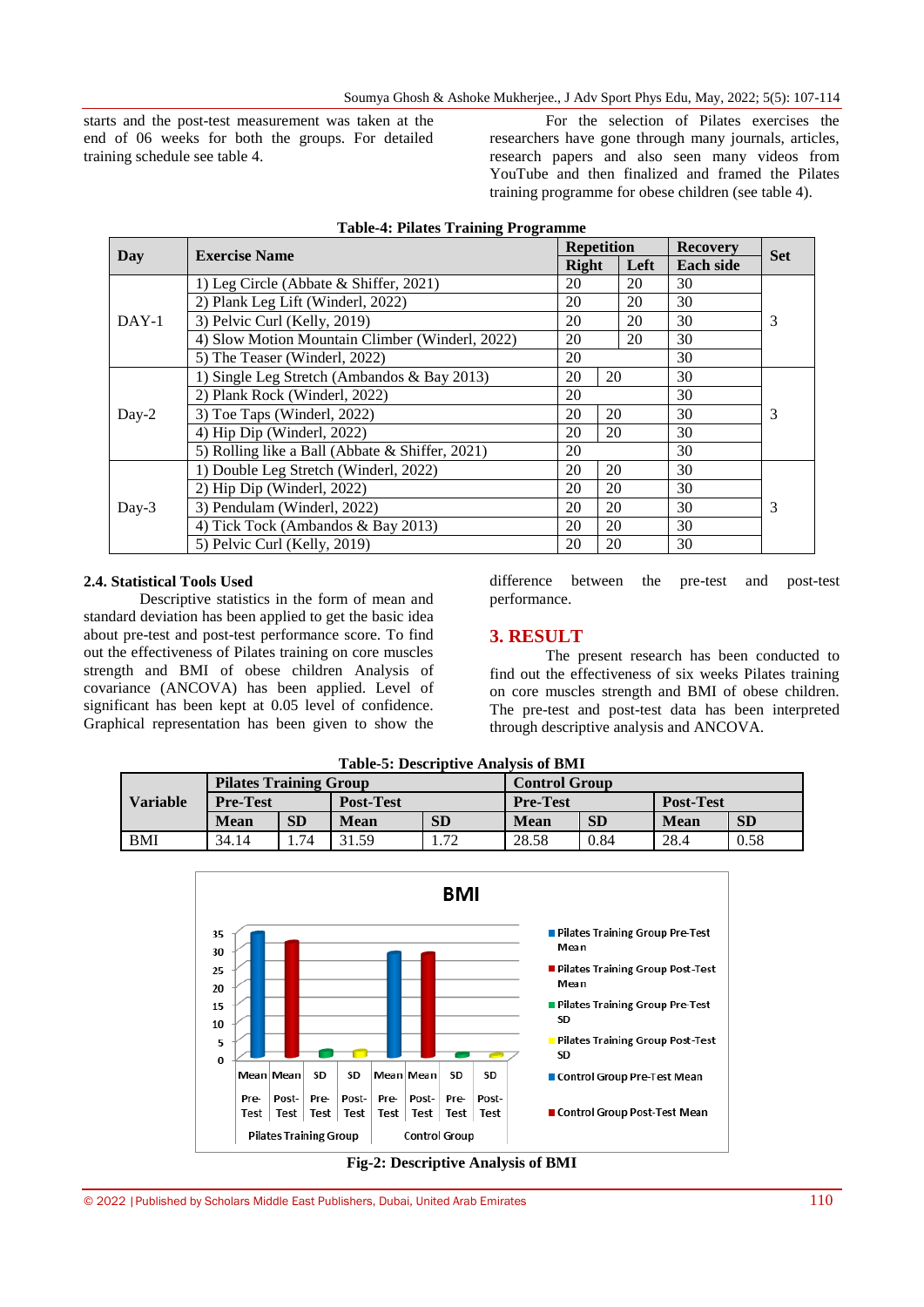The descriptive analysis of pre-test and posttest BMI score simply showing noticeable amount of decrease in mean BMI score of post-test data (see table 5 & Figure 2) in PTG, but not much reduction could be noticed in CG.

To find out whether the Pilates training has significantly affected in reduction of BMI score ANCOVA has been calculated and the level of significance has been kept at 0.05 level of confidence. The result of Analysis of covariance (ANCOVA) is showing that six weeks Pilates training have significantly reduced the BMI score as the cal. 'F' value is greater than the tab. 'F' value at 0.05 level of significance (see table 6).

| Table-0. Thin 1913 of Covariance (TriveOvir) of Divil |                                                     |  |                     |                    |                 |  |  |  |
|-------------------------------------------------------|-----------------------------------------------------|--|---------------------|--------------------|-----------------|--|--|--|
| <b>Variables</b>                                      | <b>Sources of Variance</b>                          |  | df   Sum of Squares | <b>Mean Square</b> | <b>F</b> -ratio |  |  |  |
| <b>BMI</b>                                            | Between Groups                                      |  | 5.60                | 5.60               | $9.66*$         |  |  |  |
|                                                       | within Groups                                       |  | 4.06                | 0.58               |                 |  |  |  |
|                                                       | * Significant at 0.05 Level. Tab 'F' $(1,7) = 5.59$ |  |                     |                    |                 |  |  |  |

**Table-6: Analysis of Covariance (ANCOVA) of BMI**

According to the pre-test performance score the descriptive analysis (mean score) has been done of all the functional lines. It has been found that the obese children of PTG have performed best in LSL (R) and the least in PSL (L); in CG the best performance found in MSL  $(R)$  and the least in APL  $(L)$  (see table 7A  $\&$ Figure 3).

The descriptive analysis (mean score) of posttest performance noticeable improvement has been seen

in all the functional lines of obese children belonging to PTG. The best performance given by them is in MSL (L) and the least in PPL (R); but much improvement could not be seen in CG (see table 7B & Figure 4). So it is clear from the descriptive analysis of all the functional lines performance that six weeks Pilates training have improved the core muscles strength in PTG.

| <b>Table-7: Descriptive Analysis of Bunkie Test</b>           |                 |           |                  |           |                 |           |                  |           |
|---------------------------------------------------------------|-----------------|-----------|------------------|-----------|-----------------|-----------|------------------|-----------|
| <b>Pilates Training Group (A)</b><br><b>Control Group (B)</b> |                 |           |                  |           |                 |           |                  |           |
| <b>Functional Line</b>                                        | <b>Pre-Test</b> |           | <b>Post-Test</b> |           | <b>Pre-Test</b> |           | <b>Post-Test</b> |           |
|                                                               | <b>Mean</b>     | <b>SD</b> | <b>Mean</b>      | <b>SD</b> | <b>Mean</b>     | <b>SD</b> | <b>Mean</b>      | <b>SD</b> |
| APL(R)                                                        | 10.6            | 3.8       | 20.8             | 5.3       | 10              | 1.6       | 10.4             | 0.9       |
| APL(L)                                                        | 11              | 5.3       | 18.2             | 3.7       | 8.4             | 1.7       | 10.2             | 1.9       |
| LSL(R)                                                        | 13              | 2.9       | 19.6             | 1.7       | 14.8            | 4.8       | 16.4             | 6         |
| LSL(L)                                                        | 11.4            | 0.9       | 21.6             | 1.8       | 10.8            | 1.3       | 11               | 1.2       |
| PPL(R)                                                        | 4.8             | 0.8       | 12.8             | 3.1       | 10.2            | 0.8       | 11.6             | 1.3       |
| PPL(L)                                                        | 4.4             | 0.5       | 13.8             | 4.5       | 11.8            | 1.3       | 12               | 1.6       |
| PSL(R)                                                        | 4.8             | 0.8       | 13.4             | 2.4       | 16.2            | 1.3       | 16.6             | 1.5       |
| PSL(L)                                                        | 3               | 0.7       | 13.8             | 3.1       | 12.2            | 0.8       | 13               | 1.6       |
| MSL(R)                                                        | 9.8             | 4.1       | 25               | 4.2       | 23              | 1.6       | 23.6             | 3.2       |
| MSL(L)                                                        | 10.8            | 1.8       | 27.4             | 6.5       | 18.8            | 3.3       | 19.4             | 2.5       |



**Fig-3: Descriptive Statistics of Pilates Training Group (Bunkie Test Performance)**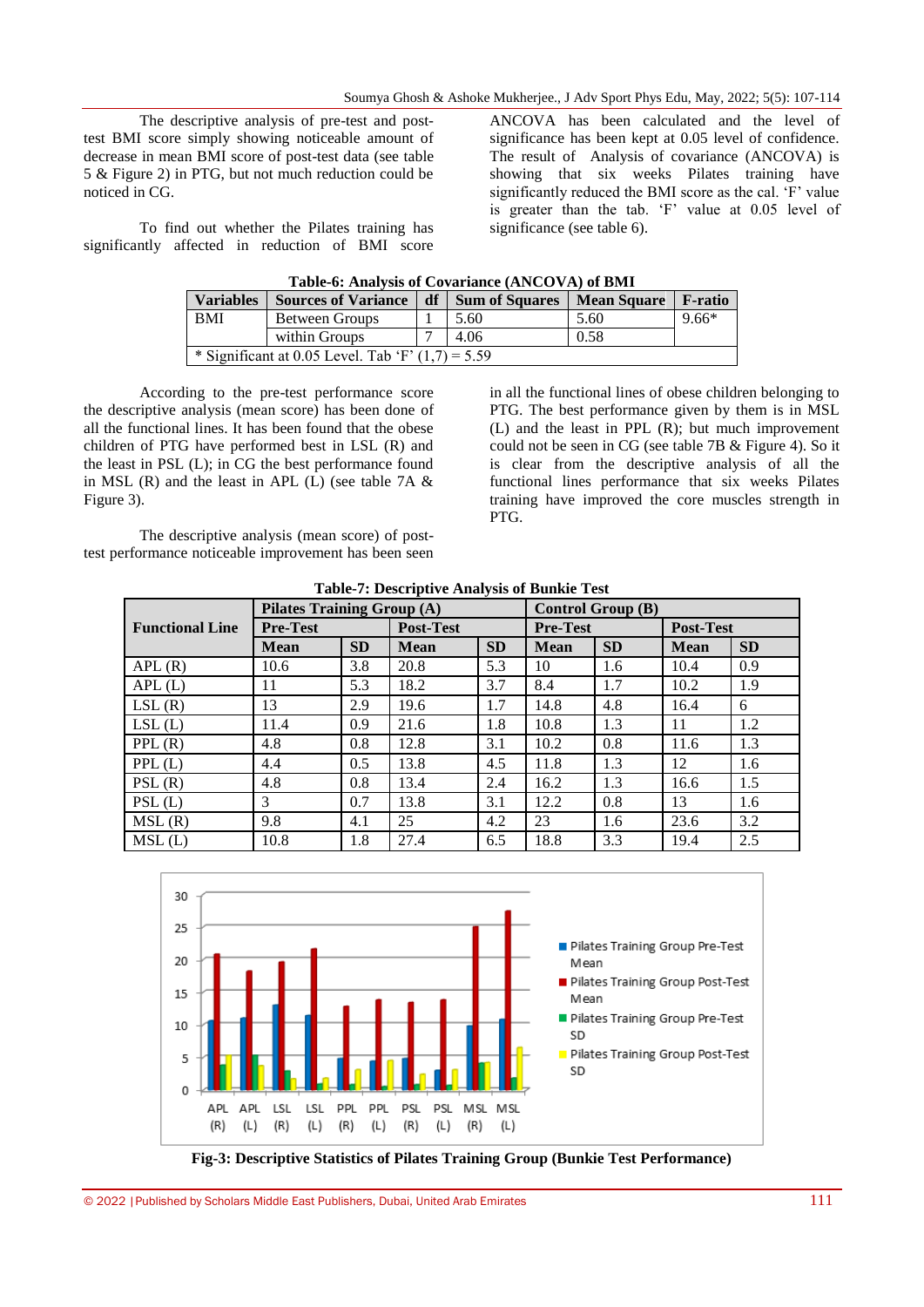The descriptive analysis between pre-test and post-test score of Bunkie test performance has established the fact that the six weeks pilates training have improved the core muscles strength of obese children. To find out whether the improvement is significant or not ANCOVA has been applied and the level of significance has been kept at 0.05 level of confidence. The result of Analysis of covariance (ANCOVA) is showing that six weeks Pilates training have significantly improved the performance of core muscles as the cal. 'F' value of all the functional lines are greater than the tab. 'F' value at 0.05 level of significance (see table 8).



**Fig-4: Descriptive Statistics of Control Group (Bunkie Test Performance)**

| <b>Functional</b>                                   | <b>Sources of Variance</b> | df             | <b>Sum of Squares</b> | <b>Mean Square</b> | <b>F-ratio</b> |  |  |
|-----------------------------------------------------|----------------------------|----------------|-----------------------|--------------------|----------------|--|--|
| Line                                                |                            |                |                       |                    |                |  |  |
| APL(R)                                              | <b>Between Groups</b>      | 1              | 87.29                 | 87.29              | $21.52*$       |  |  |
|                                                     | within Groups              | 7              | 28.4                  | 4.06               |                |  |  |
| APL(L)                                              | <b>Between Groups</b>      | 1              | 260.79                | 260.79             | 108.04*        |  |  |
|                                                     | within Groups              | $\overline{7}$ | 16.90                 | 2.41               |                |  |  |
| LSL(R)                                              | <b>Between Groups</b>      | 1              | 28.70                 | 28.70              | $7.71*$        |  |  |
|                                                     | within Groups              | 7              | 26.06                 | 3.72               |                |  |  |
| LSL(L)                                              | <b>Between Groups</b>      | 1              | 49.90                 | 49.90              | $9.85*$        |  |  |
|                                                     | within Groups              | $\overline{7}$ | 35.47                 | 5.07               |                |  |  |
| PPL(R)                                              | <b>Between Groups</b>      | 1              | 288.01                | 288.01             | $40.40*$       |  |  |
|                                                     | within Groups              | 7              | 49.90                 | 7.13               |                |  |  |
| PPL(L)                                              | <b>Between Groups</b>      | 1              | 90.48                 | 90.48              | 91.79*         |  |  |
|                                                     | within Groups              | 7              | 6.90                  | 0.99               |                |  |  |
| PSL(R)                                              | <b>Between Groups</b>      |                | 47.10                 | 47.10              | $7.31*$        |  |  |
|                                                     | within Groups              | 7              | 45.14                 | 6.45               |                |  |  |
| PSL(L)                                              | <b>Between Groups</b>      | 1              | 98.69                 | 98.69              | 10.94*         |  |  |
|                                                     | within Groups              | 7              | 63.16                 | 9.02               |                |  |  |
| MSL(R)                                              | <b>Between Groups</b>      | 1              | 113.11                | 113.11             | $7.16*$        |  |  |
|                                                     | within Groups              | 7              | 110.58                | 15.80              |                |  |  |
| MSL(L)                                              | <b>Between Groups</b>      | 1              | 242.83                | 242.83             | 8.66*          |  |  |
|                                                     | within Groups              | $\overline{7}$ | 196.26                | 28.04              |                |  |  |
| * Significant at 0.05 Level. Tab 'F' $(1,7) = 5.59$ |                            |                |                       |                    |                |  |  |

**Table-8: Analysis of Covariance (ANCOVA) of Bunkie Test Performance**

#### **4. DISCUSSION**

The researcher investigated the effect of Pilate's exercises training programme on the core muscle strength measured by Bunkie test and BMI by height and weight. The main finding of the study shows that the Pilates exercises lead to significant improvement of core muscle strength as well as reduction of BMI after the training programme on PTG. The researcher would like to attribute few reasons behind such kind of findings.

The exercises like front bridge, Side bridge (both sides) and Supine bridges used in this study proved to be very much effective in decreasing the body fatness and improving the core strength (Esteban Garcia *et al*., 2021) so may have improved the performance of APL, LSL, MSL. Furthermore the bridge exercises for abdominal and core muscles improve the back muscle strength (Mayo Clinic Staff, 2020) which may be the reason behind the better performance of PSL and PPL in this study. Core strengthening exercise like prone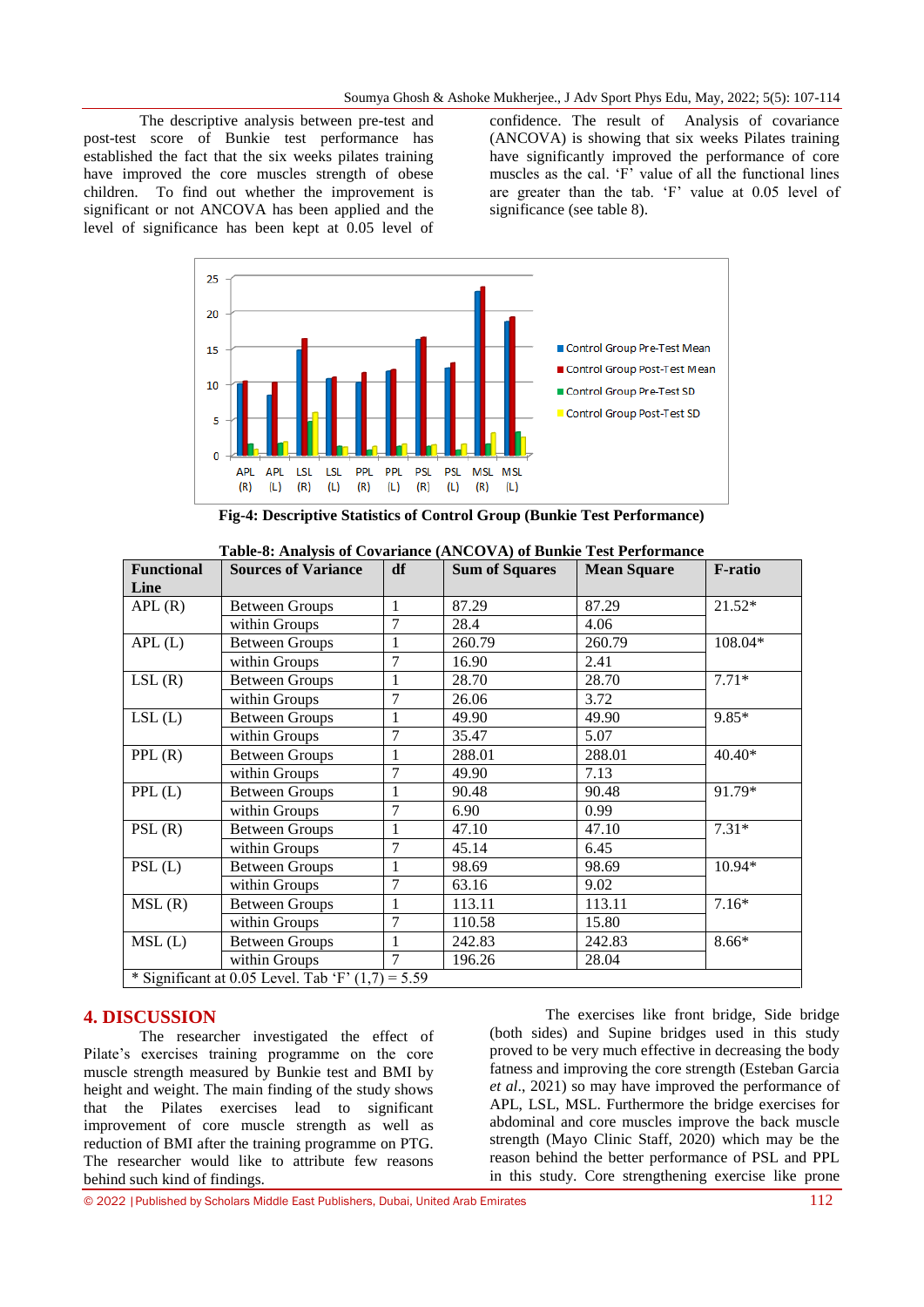plunk, bridging, one leg bridging, side plunk, knee to chest exercise used for this side may have improved the Bunkie test performance of APL, LSL, MSL etc. as these exercises enhances the body flexibility as well as core muscle strength (Datta *et al*., 2014).

So it is clear from the above mentioned facts that the Pilates training programme comprised of bridging exercises, plank exercises, stretching exercises, curling exercises, rolling exercises etc. used in the present research have developed the core muscle strength and also reduced the fatness as well as increased the flexibility of the obese children participated in the Pilates training programme. So the performance of the Bunkie test has also improved significantly.

The result of this present study is in line with various other investigations where it has been found that the regular physical training programme have improved the core muscle strength (Tyagi & Kumar, 2019), reduced the body fatness (Aladro-Gonzalvo *et al*., 2012), reduced the body weight (Wang *et al*., 2021) and also effectiveness on reducing the fat percentage as well as in improving body mass index (Cakmakci, 2011).

#### **5. CONCLUSION**

On the basis of the result found in this study it can be concluded that six weeks of Pilates training programme is effective in the improvement of core muscles strength as well as in reduction of fatness and BMI among obese children, in turn have improved the Bunkie test performance.

#### **REFERENCES**

- Abbate, E., & Shiffer, E. (2021). 8 Things to Know Before You Take Pilates Classes, Retrieved from: [https://www.self.com/story/5-things-to-know](https://www.self.com/story/5-things-to-know-before-you-take-pilates-classes)[before-you-take-pilates-classes](https://www.self.com/story/5-things-to-know-before-you-take-pilates-classes)
- Aladro-Gonzalvo, A. R., Machado-Díaz, M., Moncada-Jiménez, J., Hernández-Elizondo, J., & Araya-Vargas, G. (2012). The effect of Pilates exercises on body composition: a systematic review. *Journal of bodywork and movement therapies, 16(1),* 109–114. <https://doi.org/10.1016/j.jbmt.2011.06.001>
- Albert J. (2022). 4 Health Benefits Of Pilates For Kids, Retrieved: April 4 2022 from: [https://www.momjunction.com/articles/benefits-of](https://www.momjunction.com/articles/benefits-of-pilates-for-kids_00330079/)[pilates-for-kids\\_00330079/](https://www.momjunction.com/articles/benefits-of-pilates-for-kids_00330079/)
- Ambandos, A., & Bay, A. (2013), Element: Targeted Toning Pilates For Beginners, Retrieved from: [https://www.gulfbend.org/poc/view\\_doc.php?type=](https://www.gulfbend.org/poc/view_doc.php?type=book&id=7012&cn=110) [book&id=7012&cn=110](https://www.gulfbend.org/poc/view_doc.php?type=book&id=7012&cn=110)
- Bialowas, A. (2019). How Core Strength Effects Athletic Performance, Retrieved from:

[https://foreverfitscience.com/advice/how-core](https://foreverfitscience.com/advice/how-core-stability-effects-athletic-performance/)[stability-effects-athletic-performance/](https://foreverfitscience.com/advice/how-core-stability-effects-athletic-performance/)

- Boyaci, A., & Tutar, M. (2018). The Effect of the Quad-Core Training on Core Muscle Strength and Endurance. International Journal of Sports Science 2018, 8:2. 50-54. doi: 10.5923/j.sports.20180802.02.
- Brage, S., Wedderkopp, N., Ekelund, U., Franks, P. W., Wareham, N. J., Andersen, L. B., Froberg, K., & European Youth Heart Study (EYHS). (2004). Features of the metabolic syndrome are associated with objectively measured physical activity and fitness in Danish children: the European Youth Heart Study (EYHS). Diabetes care, *27*(9), 2141– 2148[. https://doi.org/10.2337/diacare.27.9.2141](https://doi.org/10.2337/diacare.27.9.2141)
- Brumitt, J. (2015), The Bunkie Test: Descriptive data for novel test of core muscular endurance. Hindawi Publishing Corporation, Rehabilitation Research and Practice, Article ID 780127, 9 pages, [http://dx.doi.org/10.1155/2015/780127.](http://dx.doi.org/10.1155/2015/780127)
- Butowicz, C. M., Ebaugh, D. D., Noehren, B. & Silfies, S. P. (2016). Validation of two clinical measures of core stability. *International journal of sports physical therapy, 11*(1), 15–23.
- Cakmakçi, O. (2011). The effect of 8 week pilates exercise on body composition in obese women. *Collegium antropologicum*, *35*(4), 1045– 1050.
- Cavina, A., Pizzo Junior, E., Machado, A. F., Biral, T. M., Lemos, L. K., Rodrigues, C., Pastre, C. M., & Vanderlei, F. M. (2020). Effects of the Mat Pilates Method on Body Composition: Systematic Review with Meta-Analysis. *Journal of physical activity & health*, *17*(6), 673–681. <https://doi.org/10.1123/jpah.2019-0171>
- Datta, A., Sen, S. & Shivpriya (2014), Effects of Core Strengthening on Cardiovascular Fitness, Flexibility and Strength on Patients with Low Back Pain, J Nov Physiother, 2:202. doi: 10.4172/2165- 7025.1000202
- De Witt, B., & Venter, R. (2009). The 'Bunkie' test: assessing functional strength to restore function through fascia manipulation. *Journal of bodywork and movement therapies*, *13*(1), 81–88. <https://doi.org/10.1016/j.jbmt.2008.04.035>
- Esteban Garcia, P., Jimenez Diaz, J.F., Abian Vicen, J., Bravo Sanchez, A. & Rubio Arias, J.A. (2021) Effect of 12 Weeks Core Training on Core Muscle Performance in Rhythmic Gymnastics. Biology 2021, 10(11), 1210. <https://doi.org/10.3390/biology10111210>
- Hibbs, A. E., Thompson, K. G., French, D., Wrigley, A., & Spears, I. (2008). Optimizing performance by improving core stability and core strength. *Sports medicine (Auckland, N.Z.)*, *38*(12), 995–1008. [https://doi.org/10.2165/00007256-](https://doi.org/10.2165/00007256-200838120-00004) [200838120-00004](https://doi.org/10.2165/00007256-200838120-00004)

<sup>© 2022</sup> |Published by Scholars Middle East Publishers, Dubai, United Arab Emirates 113